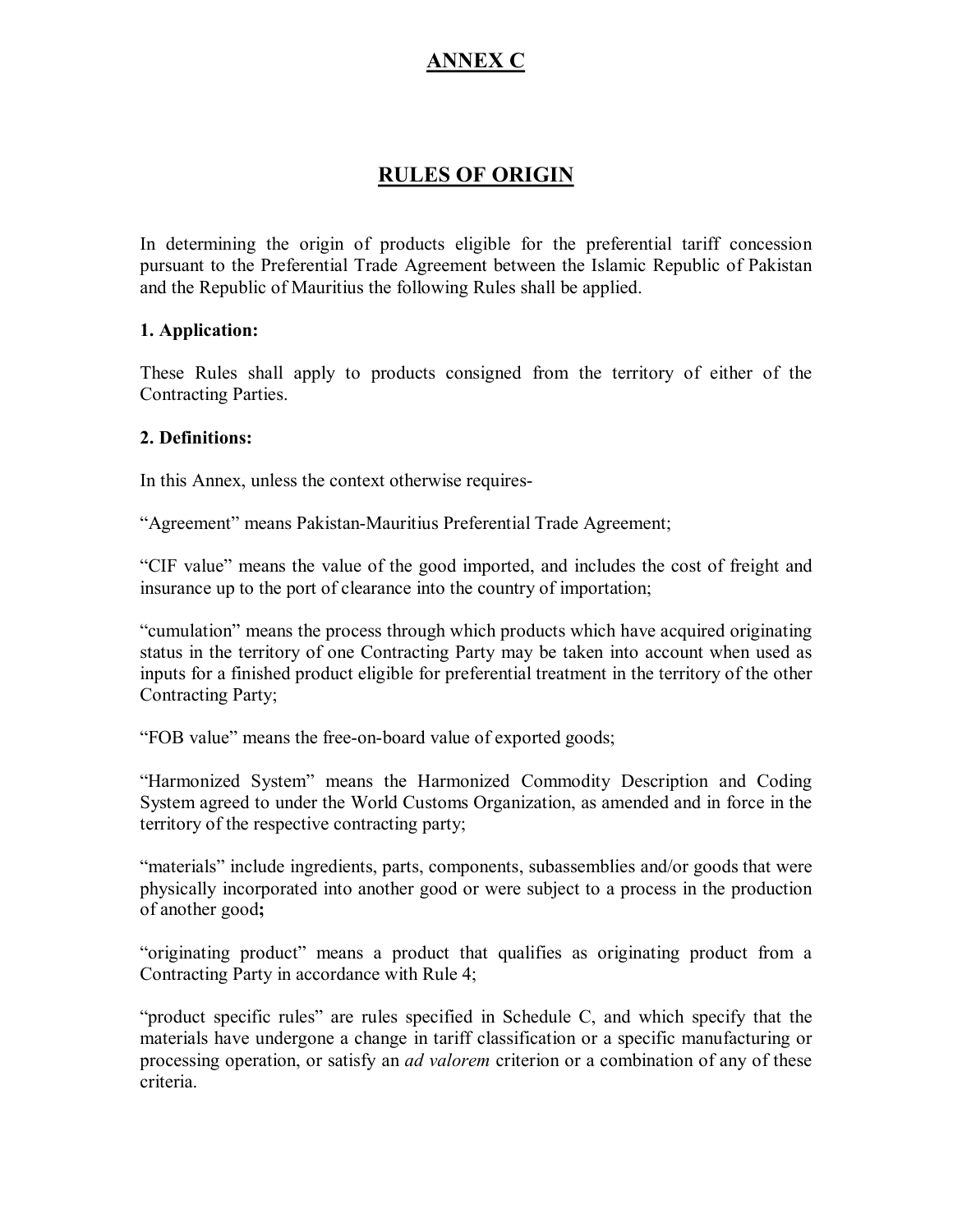#### **3. Claim at the time of importation**

Where an importer of a product is claiming preferential treatment under the Agreement, he shall, at the time of importation

(a) declare that such product is eligible for preferential treatment under the Agreement; and

(b) produce the Certificate of Origin as specified in Schedule B.

#### **4. Originating products:**

Where a product covered by the Agreement is imported into the territory of a Contracting Party from the other Contracting Party and is directly consigned in accordance with Rule 10, it shall be eligible for preferential treatment where it conforms to the origin requirement under any of the following conditions

(a) products wholly produced or obtained in the territory of the exporting Contracting Party as defined in Rule 5; or

(b) products not wholly produced or obtained in the territory of the exporting Contracting Party, provided that the said products are eligible under Rule 6 ,7 ,8 or 9.

### **5. Wholly produced or obtained;**

The following shall be considered as wholly produced or obtained in the territory of the exporting Contracting Party, within the meaning of Rule 4(a)

(a) minerals and other naturally occurring substances, extracted or taken from its soil, waters, seabed or beneath their seabed;

(b) vegetable products harvested, picked and gathered there ("vegetable products" include agricultural and forest products);

(c) live animals born and raised there;

(d) goods obtained or produced solely from products referred to in paragraphs (a) to (c) above;

(e) products obtained from hunting, trapping, fishing, aquaculture, gathering or capturing conducted in the territory of the Contracting Party;

(f) products taken from the waters, seabed or beneath the seabed outside the territorial waters of a contracting party, provided that the contracting party has the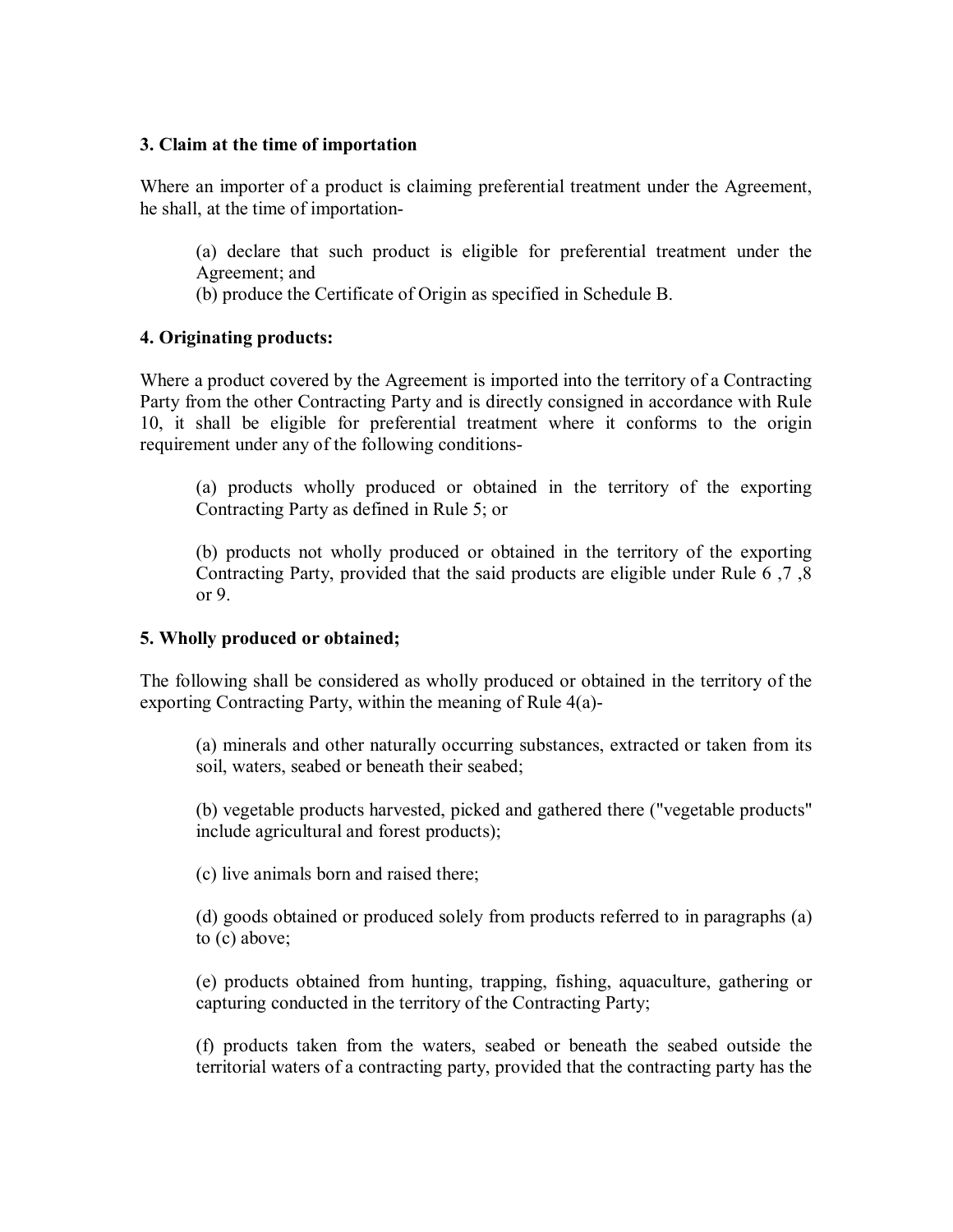rights to exploit such waters, seabed and beneath the seabed in accordance with international law;

(g) products of sea fishing and other marine products taken from the high seas by vessels registered with a contracting party or entitled to fly the flag of that Contracting Party;

(h) products processed or made on board factory ships registered with a contracting party or entitled to fly the flag of that Contracting Part, exclusively from products referred to in paragraph (g) above;

(i) articles collected there which can no longer perform their original purpose nor are capable of being restored or repaired and which are fit only for disposal or for the recovery of parts or raw materials, or for recycling purposes.

#### **6. Not wholly produced or obtained:**

(1) Subject to Rule 7, a product shall be deemed to be originating if the total value of the materials, parts or produce originating from outside the territory of a Contracting Party does not exceed 65% of the FOB value of the product so produced or obtained, provided that the final process of manufacturing is performed within the territory of the Contracting Party and the product has undergone sufficient processing.

(2) Non originating materials shall be considered to be sufficiently worked or processed when the product obtained is classified in a heading at the six digit level of the harmonized commodity description and coding system, different from those in which all the non-originating materials used in its manufactures are classified.

(3) In order to determine whether a product originates in the territory of a Contracting Party, it shall not be necessary to establish, whether the power and fuel, plant and equipment, and machines and tools used to obtain such products originate in third countries or not.

#### **7. Minimal Operations and Processes**

Operations or processes undertaken, by themselves or in combination with each other for the purposes listed below, are considered to be minimal and shall not be taken into account as sufficient processing in terms of the provisions of Rule 6

(a) ensuring preservation of goods in good condition for the purposes of transport or storage;

(b) facilitating shipment or transportation;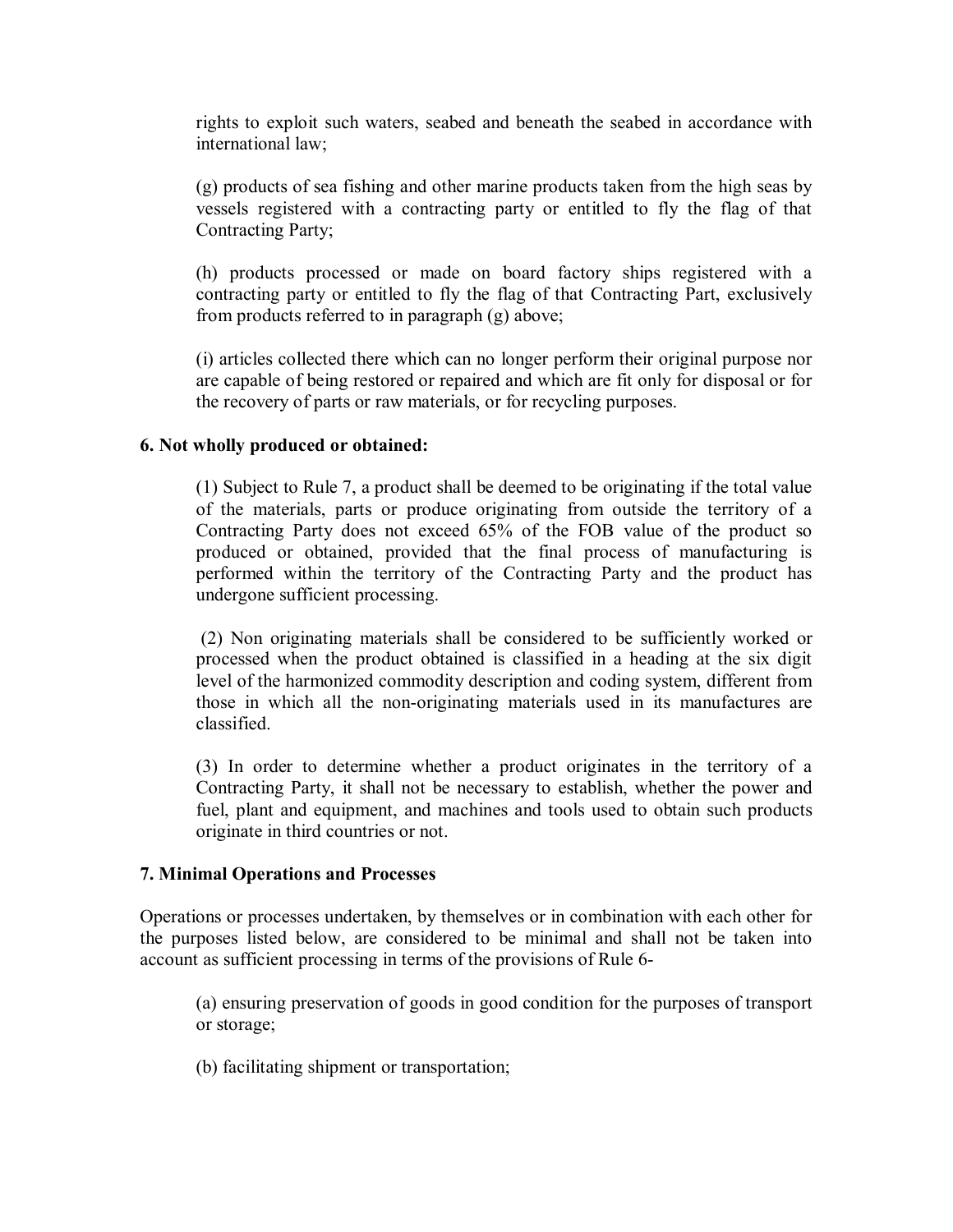(c) packaging or presenting goods for sale;

(d) changes of packing;

(e) simple slicing, cutting and repacking or placing in bottles, flasks, bags, and boxes;

(f) affixing of marks, labels or other like distinguishing signs on products or their packaging;

(g) simple assembly of parts of products to constitute a complete product.

## **8. Cumulative Rules of Origin**

Where a product, which complies with the origin requirements provided in Rule 4(b), is exported by any Contracting Party and which has used material, parts or products originating in the territory of the other Contracting Party, the value addition in the territory of the exporting Contracting Party shall not be less than 25 percent of the F.O.B value of the product under export, subject to the condition that the aggregate value addition in the territories of the Contracting Parties is not less than 35 per cent of the F.O.B value of the product under export.

### **9. Product Specific Criteria**

Products which satisfy the product specific rules provided for in Schedule C shall be considered as originating in terms of the provision of Rule 4(b)

### **10. Direct consignment:**

The following shall be considered to be directly consigned from the territory of the exporting Contracting Party to the territory of importing Contracting Party

(a) where the products are transported without passing through the territory of any country other than the Contracting Parties;

(b) the products whose transport involves transit through one or more country other than the Contracting Parties, with or without transshipment or temporary storage in such countries, provided that, the

(i) transit entry is justified for geographical reason or by consideration related exclusively to transport requirements;

(ii) products have not entered into trade or consumption there; and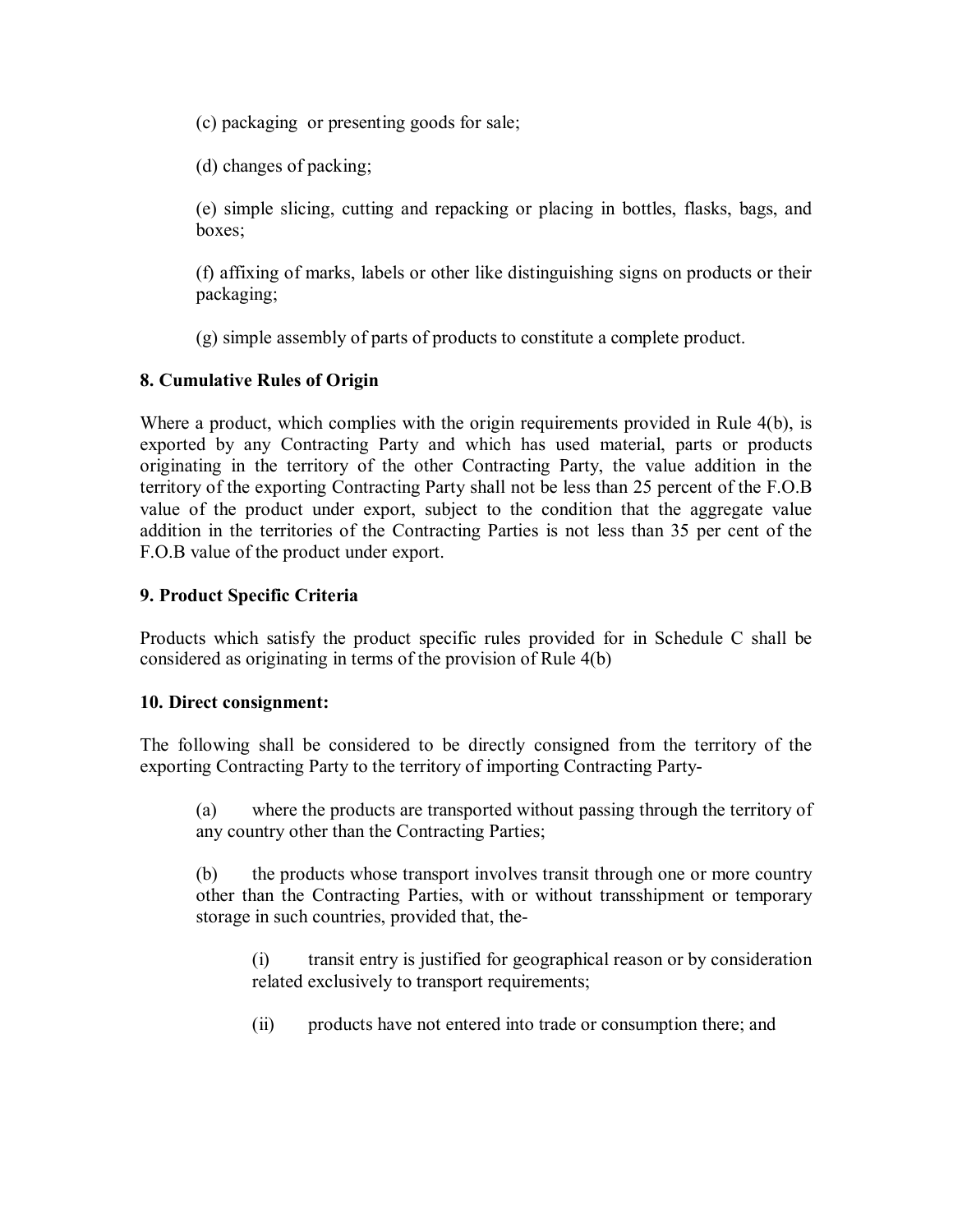(iii) products have not undergone any operation there other than unloading and reloading or any operation required to keep them in good condition.

(c) Goods shall not be considered to be originating if they undergo subsequent production or any other operation outside the territories of the Contracting Parties, other than operations necessary to preserve them in good condition or to transport them to the territory of the other Contracting Party, provided that the goods are not traded or used outside the territories of the Contracting Parties*.*

### **12. Treatment of packing**

For the purpose of determining origin, packing is deemed to have the same origin as goods they contain.

### **13. Certificate of Origin**

Products eligible for preferential treatment shall be supported by a Certificate of Origin in the prescribed Form at Schedule B issued by an authority designated by the Government of the exporting Contracting Party and notified to the other Contracting Party, in accordance with certification procedures as provided in the Schedule A.

### **14. Prohibitions**

(1) Any Contracting Party may prohibit the importation of product containing any inputs originating from any third country not covered by its diplomatic recognition or trade policy.

(2) Where a Contracting Party has prohibited the importation of a product under this Rule, it shall forthwith notify the other Contracting Party of its decision.

### **15. Co-operation between Contracting Parties**

(1) The Contracting Parties will

(a) do their best to co-operate in order to specify origin of inputs in the Certificate of Origin;

(b) take measures necessary to address, to investigate and, where appropriate to take legal and/or administrative action to prevent circumvention of this agreement through false declaration concerning country or origin or falsification of original documents;

(c) cooperate fully, consistent with their domestic laws and procedures, in instances of circumvention or alleged circumvention of the Agreement to address problems arising from circumvention including facilitation of joint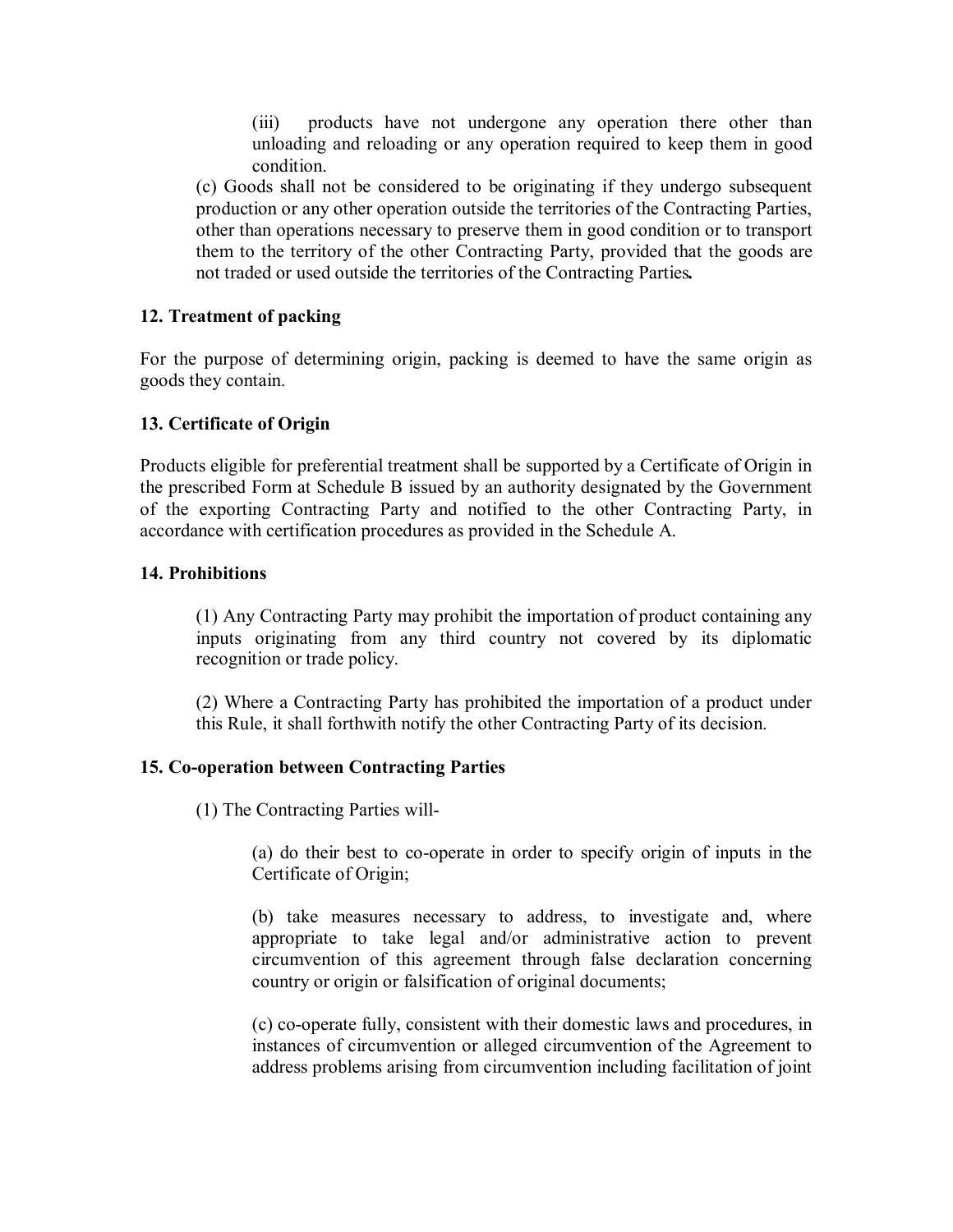plant visits and contacts by representative of both Contracting Parties upon request and on a case-by-case basis.

(2) Where either Party believes that the Rules of Origin are being circumvented, it may request consultation to address the matter or matters concerned with a view to seeking a mutually satisfactory solution. Each party will hold such consultations promptly where the situation so requires.

#### **16. Review**

These Rules may be reviewed as and when necessary upon the request of either Contracting Party and may be open to such modifications as may be mutually agreed upon.

**\*\*\*\*\*\*\*\*** 

#### **SCHEDULE A (RULE 13)**

### **OPERATIONAL PROCEDURES FOR THE RULES OF ORIGIN**

For the purpose of implementing the Rules of Origin (Annex C to the PTA), the following operational procedures on the issuance and verification of the Certificate of Origin shall be followed:

#### **I. Authorities**

The Certificate of Origin shall be issued by the Authority designated by the Government (designated Authority) of the exporting Contracting Party.

#### **II. Exchange of Names of Authorities**

(a) A Contracting Party shall inform the other Contracting Party of the name and address of its respective designated authority issuing the Certificate of Origin and shall provide specimen signatures and specimen of official seals.

(b) Any change in names, addresses, or official seals shall be promptly informed in the same manner.

#### **III. Call for Supporting Documents**

For the purpose of verifying the conditions for preferential treatment, the designated Authority shall have the right to call for any supporting documentary evidence or to carry out any check considered appropriate under the law.

### **APPLICATIONS**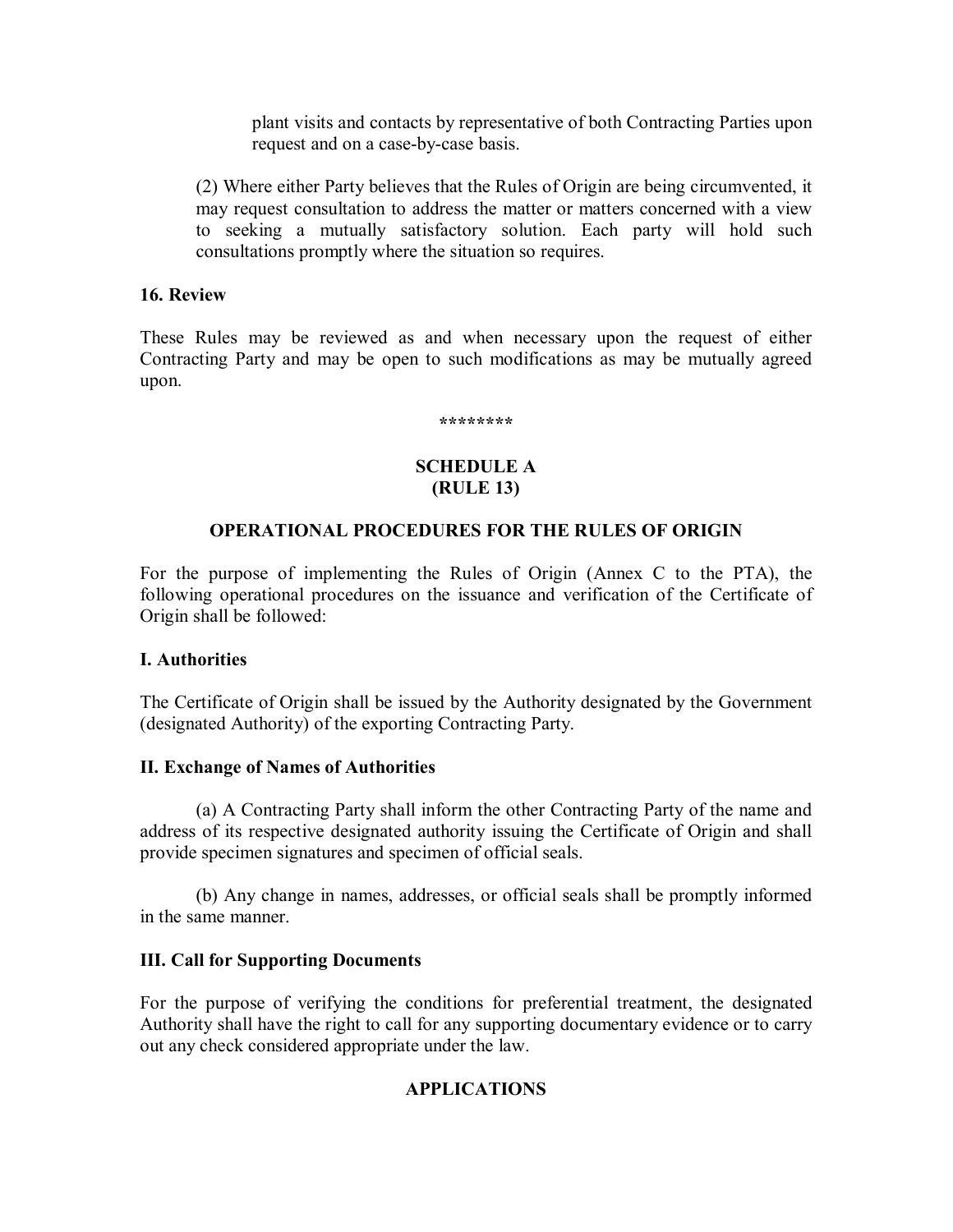#### **IV. Application**

The exporter or the manufacturer or his authorized representative at the time of carrying out the formalities for exporting the products under preferential treatment shall submit a written application for the Certificate of Origin together with appropriate supporting documents proving that the products to be exported qualify for the issuance of a Certificate of Origin.

#### **PRE-EXPORTATION EXAMINATION**

#### **V. Examination**

The designated Authority shall, to the best of their competence and ability, carry out proper examination upon each application for a Certificate of Origin to ensure that, the

(a) application and the Certificate of Origin are duly completed, signed by the authorized person and which bears the original impression of the stamp of the exporter;

(b) origin of the product is in conformity with provisions of the Rules of Origin (Annex C to the PTA);

(c) other statements of the Certificate of Origin correspond to supporting documentary evidence submitted; and

(d) description, quantity and weight of goods, marks and number of packages, number and kinds of packages, as specified, conform to the products to be exported and entries are correctly entered in each box of the Certificate of Origin.

#### **VI. Issuance of Certificate of Origin**

(a) The Certificate of Origin shall be in English and in ISO A4 size paper in conformity to the specimen as shown in Schedule B.

(b) The Certificate of Origin shall comprise one original and three (3) copies of the following colours-

| Original-     | Yellow     |
|---------------|------------|
| Duplicate-    | Light Blue |
| Triplicate-   | Light Blue |
| Quadruplicate | Light Blue |

(c) Each Certificate of Origin shall bear a reference number and the original impression of the designated Authority.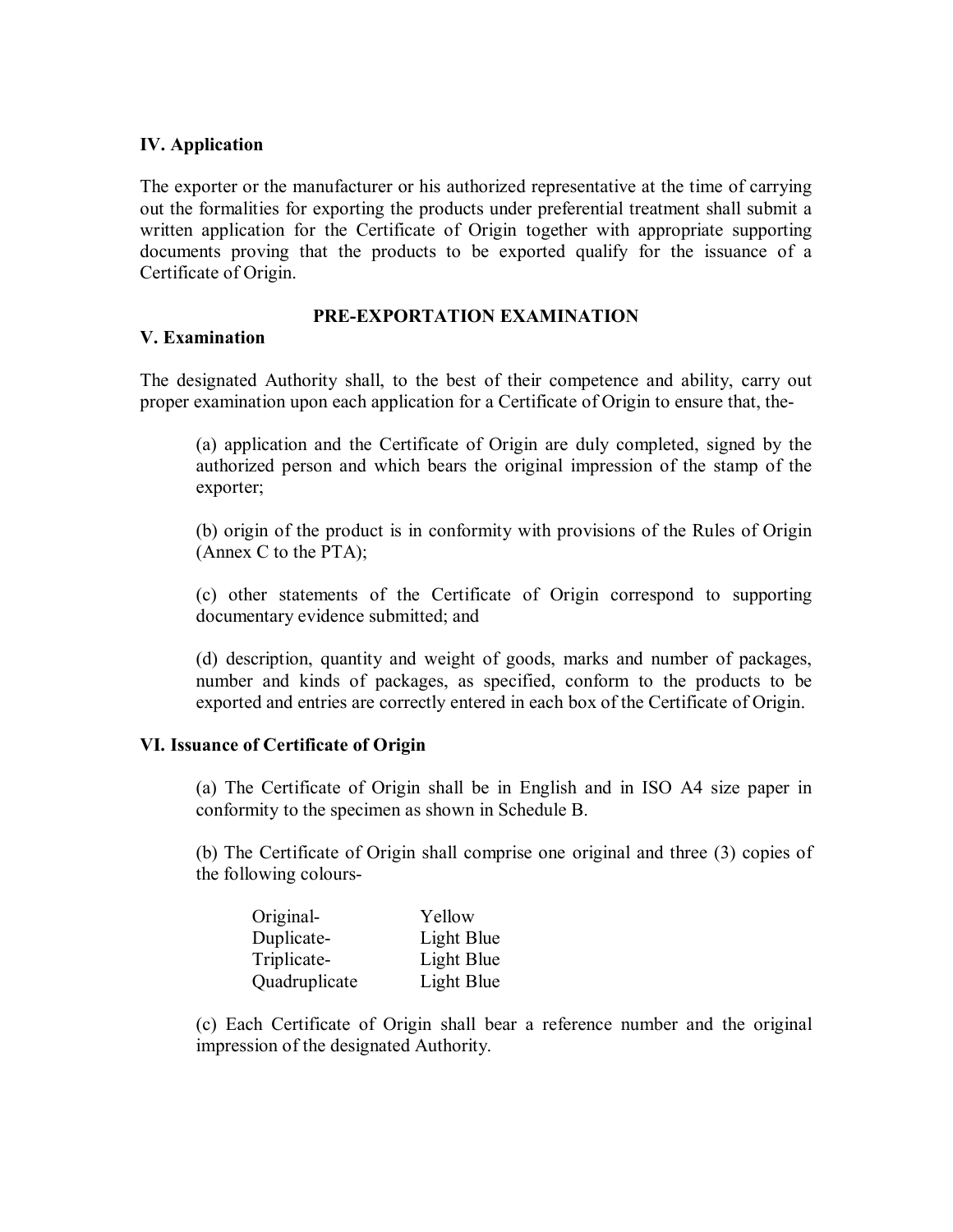(d) The original copy shall be forwarded, together with the triplicate, by the exporter to the importer for submission to the Customs Authority at the port or place of importation. The duplicate shall be retained by the designated Authority in the exporting Party. The quadruplicate shall be retained by the exporter. After the importation of the products, the triplicate shall be marked accordingly in Box 4 of the certificate and retained by the Customs Authority of importing Contracting Party.

### **VII Alterations**

Neither erasures nor super-imposition shall be allowed on the Certificate of Origin. Any alteration shall be made by striking out the erroneous entries and making any addition required. Such alterations shall be approved by the person who made them and certified by the designated Authority which issued the certificate. Unused spaces shall be crossed out to prevent any subsequent addition.

## **VIII. Time of Issuance of the Certificate**

(a) The Certificate of Origin shall be issued by the designated Authority of the exporting Party at the time of exportation or soon thereafter whenever the products to be exported can be considered originating in that Party within the meaning of Annex C to the PTA.

(b) In exceptional cases where a Certificate of Origin has not been issued at the time of exportation or soon thereafter due to involuntary errors or omissions or other valid causes, the Certificate of Origin may be issued retrospectively but no longer than one year from the date of shipment, bearing the words "ISSUED RETROSPECTIVELY".

## **IX. Copy of the Certificate**

In the event of theft, loss or destruction of a Certificate of Origin, the exporter may apply in writing to the relevant designated Authority which issued it for the certified true copy of the original and the triplicate to be made on the basis of the export documents in their possession bearing the endorsement of the words "CERTIFIED TRUE COPY" in Box 12. This copy shall bear the date of the original Certificate of Origin. The certified true copy of a Certificate of Origin shall be issued not longer than one year from the date of issuance of the original Certificate of Origin and on condition that the exporter provides to the relevant issuing authority with the fourth copy.

### **X. Presentation**

The original Certificate of Origin shall be submitted together with the triplicate to the Customs Authorities at the time of lodging the import declaration for the products concerned.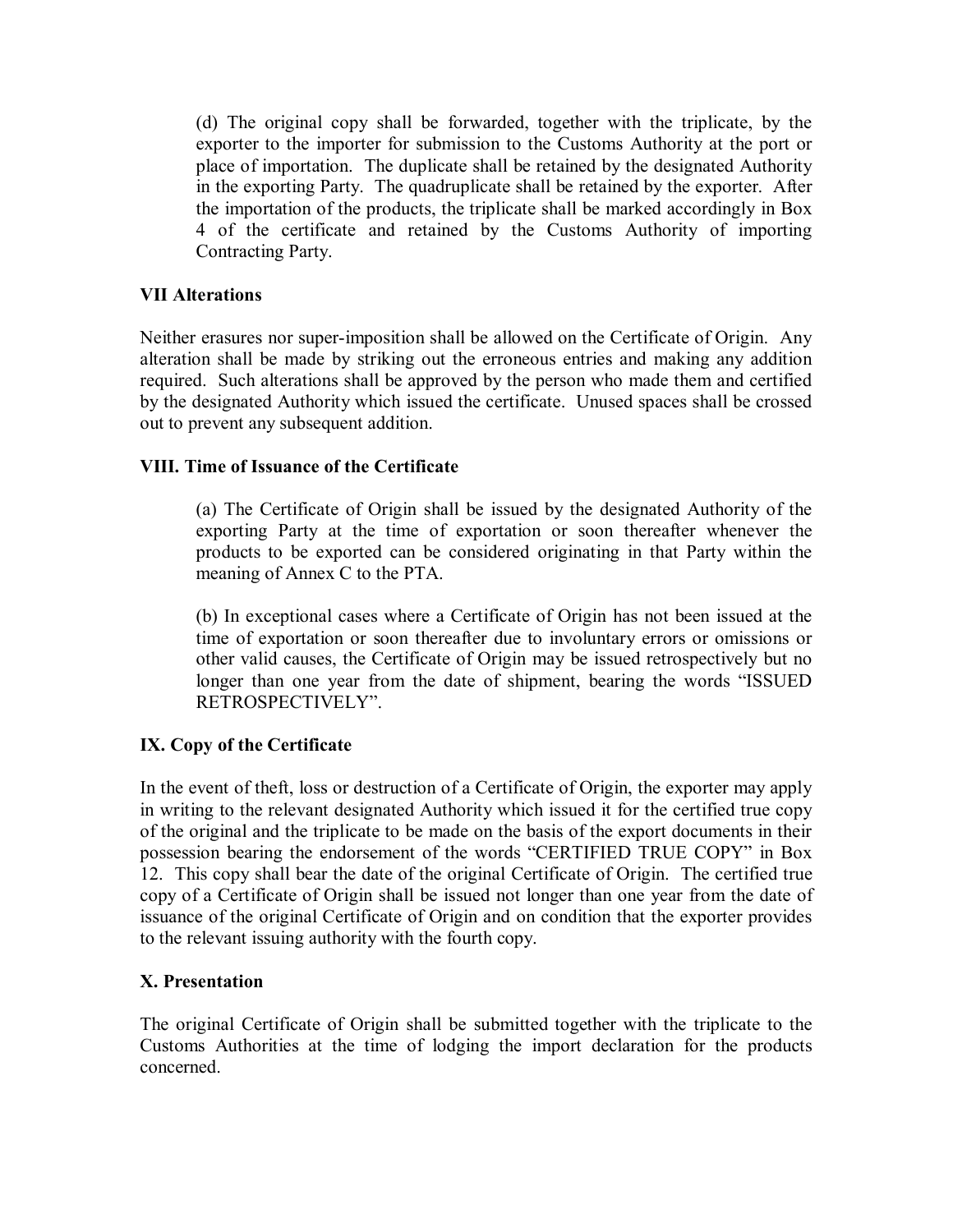#### **XI. Time Limit for Presentation**

Where the time frame provided for in paragraph  $X$  has not be complied with, the following time limit for the presentation of the Certificate of Origin shall be observed

(a) the Certificate of Origin shall be submitted to the Customs Authorities of the importing Party within twelve (12*)* months from the date of endorsement by the designated Authorities of the exporting Contracting Party;

(c) where the Certificate of Origin is submitted to the relevant authorities of the importing Party after the expiration of the time limit for its submission, such Certificate is still to be accepted when failure to observe the time limit results from force majeure or other valid causes beyond the control of the exporter; and

(d) in all cases, the relevant Government authorities in the importing Party may accept such Certificate of Origin provided that the products have been imported before the expiration of the time limit of the said Certificate of Origin.

### **XII. Exemptions**

In the case of consignments of products originating in the exporting Contacting Party and not exceeding US\$200.00 FOB, the requirement of production of a Certificate of Origin shall be waived and the use of simplified declaration by the exporter that the products in question have originated in the exporting Party will be accepted. Products sent through the post not exceeding US\$200.00 FOB shall also be similarly treated.

### **XIII. Minor Discrepancies**

The discovery of minor discrepancies between the statements made in the Certificate of Origin and those made in the documents submitted to the Customs Authorities of the importing Party for the purpose of carrying out the formalities for importing the products shall not *ipso-facto* invalidate the Certificate of Origin, if it does in fact correspond to the products submitted.

#### **XIV. Suspicion as to the Authenticity of the Certificate**

(a)The importing Contracting Party may request a check at random and/or when it has reasonable doubt as to the authenticity of the document or as to the accuracy of the information regarding the true origin of the products in question or of certain parts thereof.

(b)The request shall be accompanied with the Certificate of Origin concerned and shall specify the reasons and any additional information suggesting that the particulars given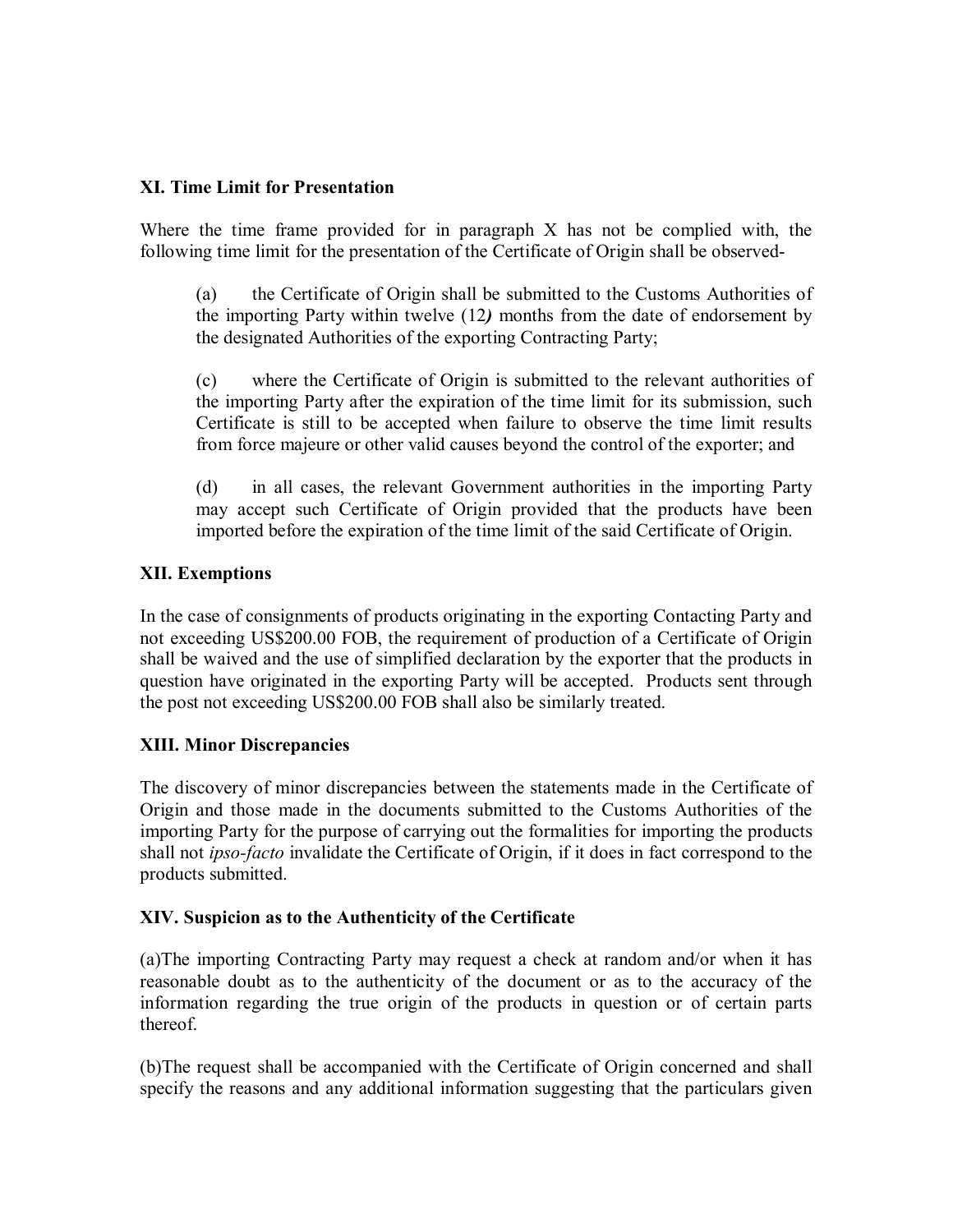on the said Certificate of Origin may be inaccurate, unless the check is requested on a random basis.

(c)The Customs Authorities of the importing Contracting Party may suspend the provisions on preferential treatment while awaiting the result of verification. However, it may release the products to the importer subject to any administrative measures deemed necessary, provided that they are not held to be subject to import prohibition or restriction and there is no suspicion of fraud.

(d)The issuing designated Authority receiving a request for check shall respond to the request promptly and reply not later than six (6) months after the receipt of the request.

#### **XV. Retention of Documents**

The application for Certificates of Origin and all documents related to such application shall be retained by the issuing authorities for at least two (2) years from the date of issuance.

#### **XVI. Information Sharing**

(a) Information relating to the validity of the Certificate of Origin shall be furnished upon request of the importing Contracting Party.

(b) Any information communicated between the Contracting Parties concerned shall be treated as confidential and shall be used for the validation of Certificates of Origin purposes only.

#### **XVII. Products for Exhibition**

Products sent from an exporting Contracting Party for exhibition in the other Contracting Party and sold during or after the said exhibition shall benefit from the preferential tariff treatment on the condition that the products meet the requirements of Annex C of the PTA, provided it is shown to the satisfaction of the relevant Government authorities of the importing Party that

(a) an exporter has dispatched those products from the territory of the exporting Contracting Party to the importing Contracting Party where the exhibition is held and has exhibited them there;

(b) the exporter has sold the goods or transferred them to a consignee in the importing Contracting Party; and

(c) the products have been consigned during the exhibition or immediately thereafter to the importing Contracting Party in the state in which they were sent for exhibition.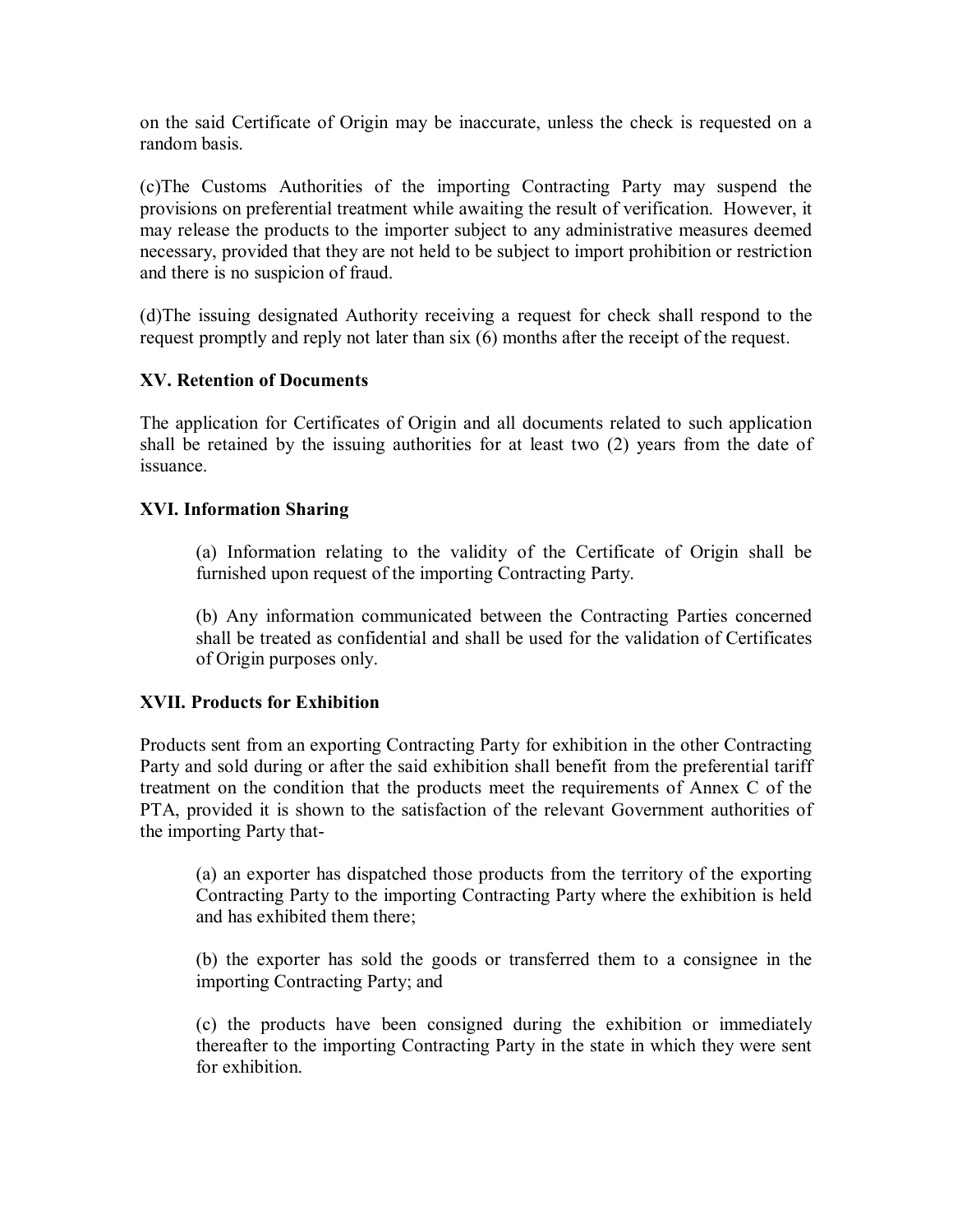#### **XVIII. Action Against Fraudulent Acts**

(a) Where it is suspected that fraudulent acts in connection with the Certificate of Origin have been committed, the Government authorities concerned shall co operate in the action to be taken in the territory of the respective Contracting Party against the persons involved.

(b) Each Contracting Party shall be responsible for providing legal sanctions for fraudulent acts related to the Certificate of Origin, in accordance with their domestic legislation.

#### **XIX. Dispute Resolution**

In the case of a dispute concerning origin determination, classification or products or other matters, the Government authorities concerned in the importing and exporting Contracting Party shall consult each other with a view to resolving the dispute, and the result shall be reported to the other Contracting Party for information.

\*\*\*\*\*\*\*

## **SCHEDULE B (Rule 3)**

|                   |                                                   |                                                    | Reference No.                                                                                          |                                            |                                                                        |                |
|-------------------|---------------------------------------------------|----------------------------------------------------|--------------------------------------------------------------------------------------------------------|--------------------------------------------|------------------------------------------------------------------------|----------------|
| address, country) |                                                   | 1. Goods consigned from (Exporter's business name, | PAKISTAN-MAURITIUS PREFERENTIAL TRADE AGREEMENT<br>PREFERENTIAL TARIFF<br><b>CERTIFICATE OF ORIGIN</b> |                                            |                                                                        |                |
|                   |                                                   |                                                    |                                                                                                        |                                            | (Combined Declaration and Certificate)                                 |                |
| country)          |                                                   | 2. Goods consigned to (Consignee's name, address,  |                                                                                                        | Issued in                                  | <b>FORM PMPTA</b><br>(Country)<br>See Notes Overleaf                   |                |
|                   | 3. Means of transport and route (as far as known) |                                                    | 4. For Official Use                                                                                    |                                            |                                                                        |                |
| Departure date    |                                                   |                                                    |                                                                                                        | Preferential<br><b>Preferential Tariff</b> | Treatment Given Under<br>Mauritius <i>Preferential</i> Trade Agreement | Pakistan-      |
|                   | Vessel's name/Aircraft etc.                       |                                                    |                                                                                                        | state reason/s)                            | Preferential Treatment Not Given (Please                               |                |
| Port of Discharge |                                                   |                                                    |                                                                                                        |                                            |                                                                        |                |
|                   |                                                   |                                                    | Country                                                                                                |                                            | Signature of Authorised Signatory of the Importing                     |                |
| 5. Item           | 6. Marks and                                      | 7. Number and type of                              |                                                                                                        | 8. Origin criterion                        | 9. Gross                                                               | 10. Number and |

## **CERTIFICATE OF ORIGIN (PAKISTAN-MAURITIUS)**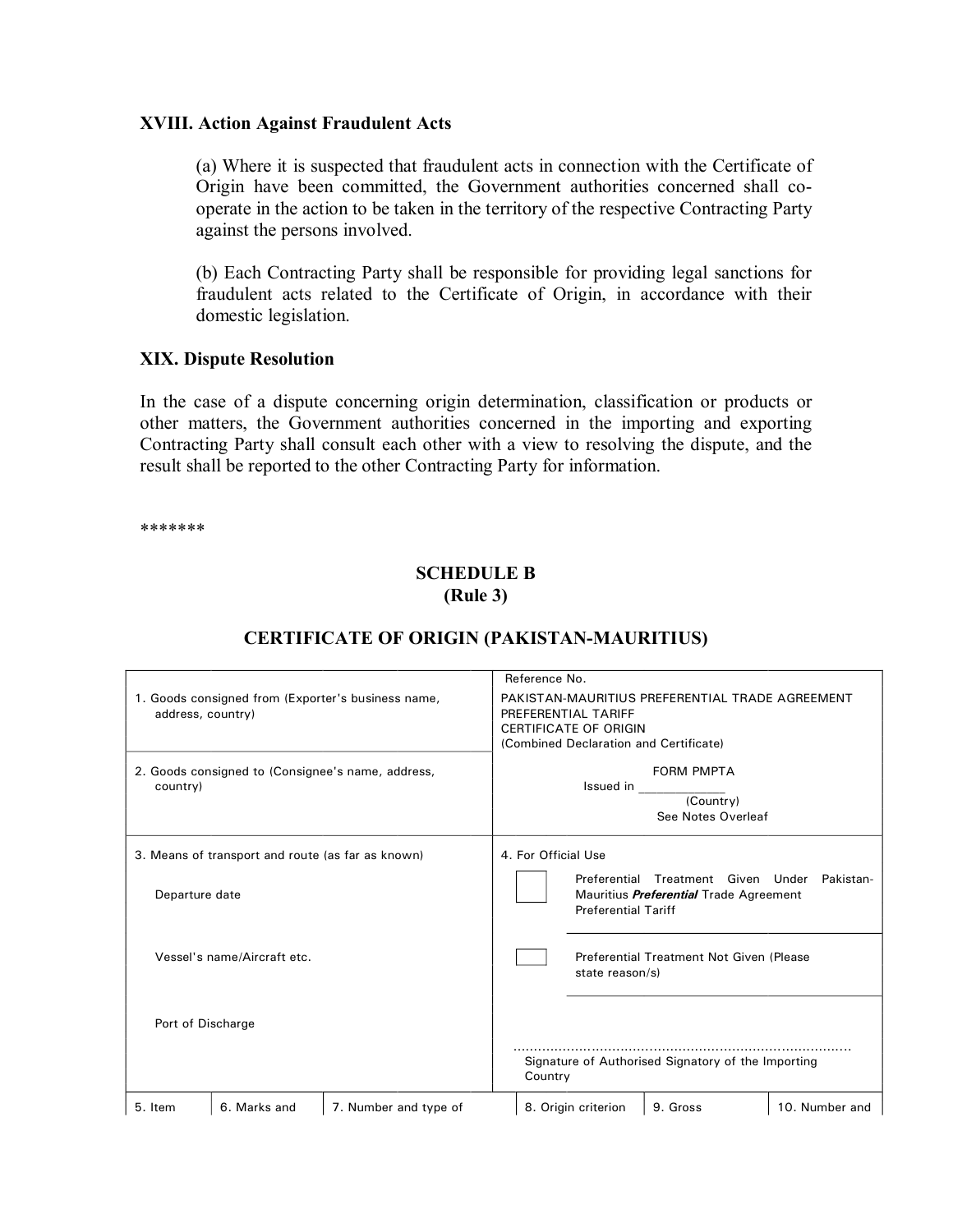| number                                                                                                                                                                                      | numbers on<br>packages | packages, description of<br>goods (including quantity<br>where appropriate and HS<br>number of the importing<br>country) | (see Notes<br>overleaf) | weight or<br>other quantity<br>and value<br>(FOB) | date of<br>invoices |
|---------------------------------------------------------------------------------------------------------------------------------------------------------------------------------------------|------------------------|--------------------------------------------------------------------------------------------------------------------------|-------------------------|---------------------------------------------------|---------------------|
|                                                                                                                                                                                             |                        |                                                                                                                          |                         |                                                   |                     |
|                                                                                                                                                                                             |                        |                                                                                                                          |                         |                                                   |                     |
| 11. Declaration by the exporter                                                                                                                                                             |                        | 12. Certification                                                                                                        |                         |                                                   |                     |
| The undersigned hereby declares that the above<br>details and statement are correct; that all the goods<br>were produced in                                                                 |                        | It is hereby certified, on the basis of control<br>carried out, that the declaration by the<br>exporter is correct.      |                         |                                                   |                     |
| (Country)                                                                                                                                                                                   |                        |                                                                                                                          |                         |                                                   |                     |
| and that they comply with the origin requirements<br>specified for these goods in the Pakistan-Mauritius<br><b>Preferential</b> Trade Area Preferential Tariff for the goods<br>exported to |                        |                                                                                                                          |                         |                                                   |                     |
| (Importing Country)                                                                                                                                                                         |                        |                                                                                                                          |                         |                                                   |                     |
|                                                                                                                                                                                             |                        |                                                                                                                          |                         |                                                   |                     |
| Place and date, signature of<br>authorised signatory                                                                                                                                        |                        | Place and date, signature and stamp of<br>certifying authority                                                           |                         |                                                   |                     |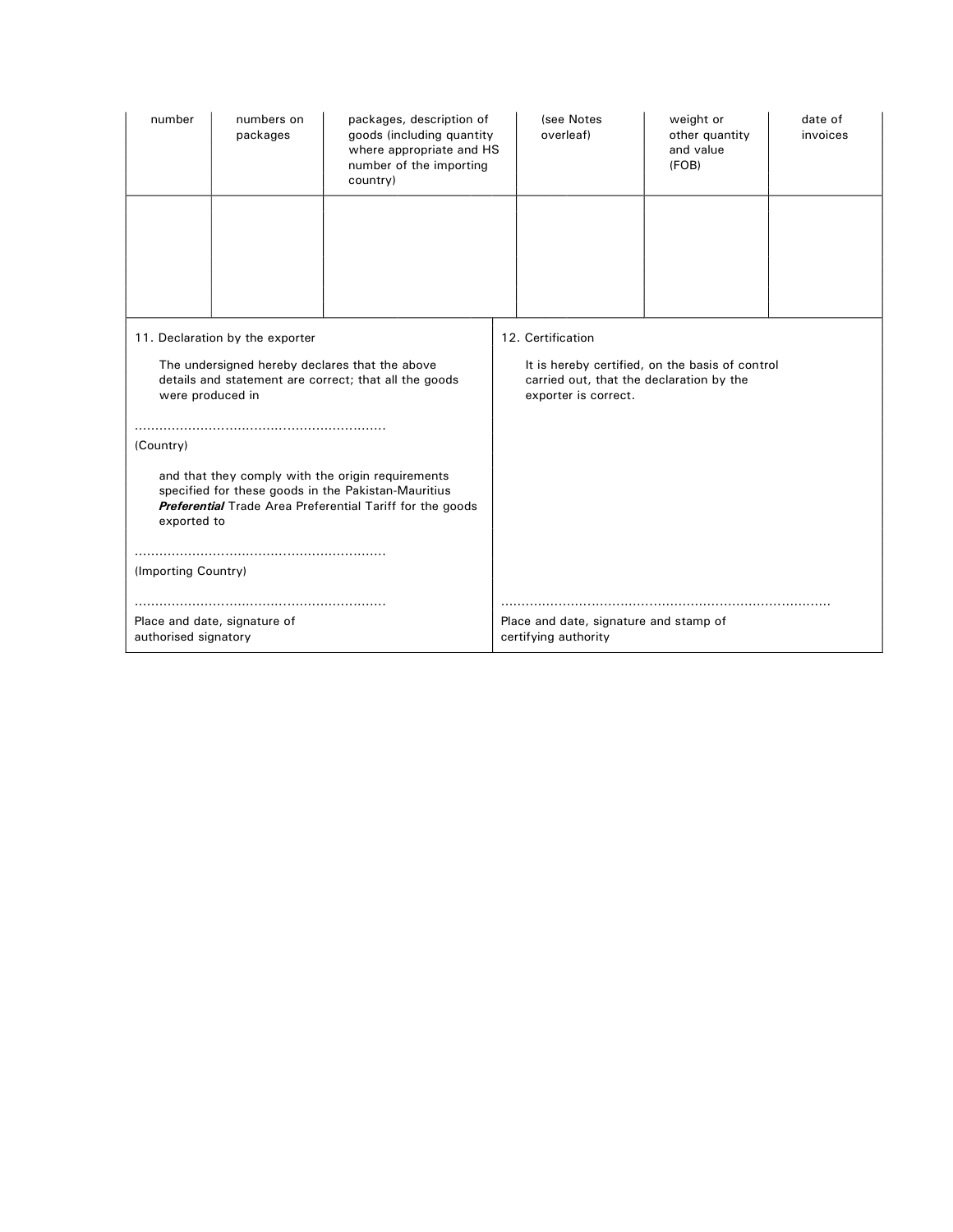#### **OVERLEAF NOTES**

- 1. Countries which accept this form for the purpose of preferential treatment under the Pakistan-Mauritius Preferential Trade Area Preferential Tariff are MAURITIUS and PAKISTAN (hereinafter individually referred to as a Contracting Party).
- 2. CONDITIONS: The main conditions for admission to the preferential treatment under the Pakistan-Mauritius Preferential Trade Area Preferential Tariff are that goods sent to any party listed above:
	- (i) must fall within a description of products eligible for concessions in the country of destination;
	- (ii) must comply with the consignment conditions that the goods must be consigned directly from one Contracting Party to the other Contracting Party but transport that involves passing through one or more intermediate non-parties, is also accepted provided that any intermediate transit, transshipment or temporary storage arises only for geographic reasons or transportation requirements; and
	- (iii) must comply with the origin criteria given in the next paragraph.
- 3. ORIGIN CRITERIA: For exports to the above mentioned countries to be eligible for preferential treatment, the requirement is that either:
	- (i) The products wholly obtained in the exporting Contracting Party as defined in Rule 4(a) of the Pakistan-Mauritius Preferential Trade Area Rules of Origin;
	- (ii) A product shall, subject to provisions of Rule 6, be deemed to be originating if the total value of the materials, parts or produce originating from outside the territory of a Contracting Party does not exceed 65% of the FOB value of the product so produced or obtained provided that the final process of manufacturing is performed within the territory of the Contracting Party and the product has undergone sufficient processing
	- (iii) In respect of a product which complies with the origin requirements provided in Rule <sup>8</sup> and is exported by any Contracting Party and which has used material, parts or products originating in the territory of the other Contracting Party, the value addition in the territory of the exporting Contracting Party shall not be less than 25 percent of the F.O.B value of the product under export subject to the condition that the aggregate value addition in the territories of the Contracting Parties is not less than 35 per cent of the F.O.B value of the product under export
	- (iv) Products which satisfy the Product Specific Rules provided for in Schedule C of the Pakistan-Mauritius Preferential Trade Agreement Rules of Origin shall be considered as goods to which sufficient transformation has been carried out in a Party.

If the goods qualify under the above criteria, the exporter must indicate in Box 8 of this form the origin criteria on the basis of which he claims that his goods qualify for preferential treatment, in the manner shown in the following table:

|     | Circumstances of production or manufacture in the first country<br>named in Box 11 of this form                                                            | Insert in Box 8                                                         |
|-----|------------------------------------------------------------------------------------------------------------------------------------------------------------|-------------------------------------------------------------------------|
| (a) | Products wholly produced in the country of exportation<br>(see paragraph 3 (i) above)                                                                      | "X"                                                                     |
| (b) | Products worked upon but not wholly produced in the<br>exporting Party which were produced in conformity with<br>the provisions of paragraph 3 (ii) above  | Percentage of single country content,<br>example 35%                    |
| (c) | Products worked upon but not wholly produced in the<br>exporting Party which were produced in conformity with<br>the provisions of paragraph 3 (iii) above | Percentage of Pakistan-Mauritius PTA<br>cumulative content, example 35% |
| (d) | Products satisfied the Products Specific Rules                                                                                                             | "Products Specific Rules"                                               |

- 4. EACH ARTICLE MUST QUALIFY: It should be noted that all the products in a consignment must qualify separately in their own right. This is of particular relevance when similar articles of different sizes or spare parts are sent.
- 5. DESCRIPTION OF PRODUCTS: The description of products must be sufficiently detailed to enable the products to be identified by the Customs Officers examining them. Name of manufacturer, any trade mark shall also be specified.
- 6. The Harmonised System number shall be that of the importing Party.
- 7. The term "Exporter" in Box 11 may include the manufacturer or the producer.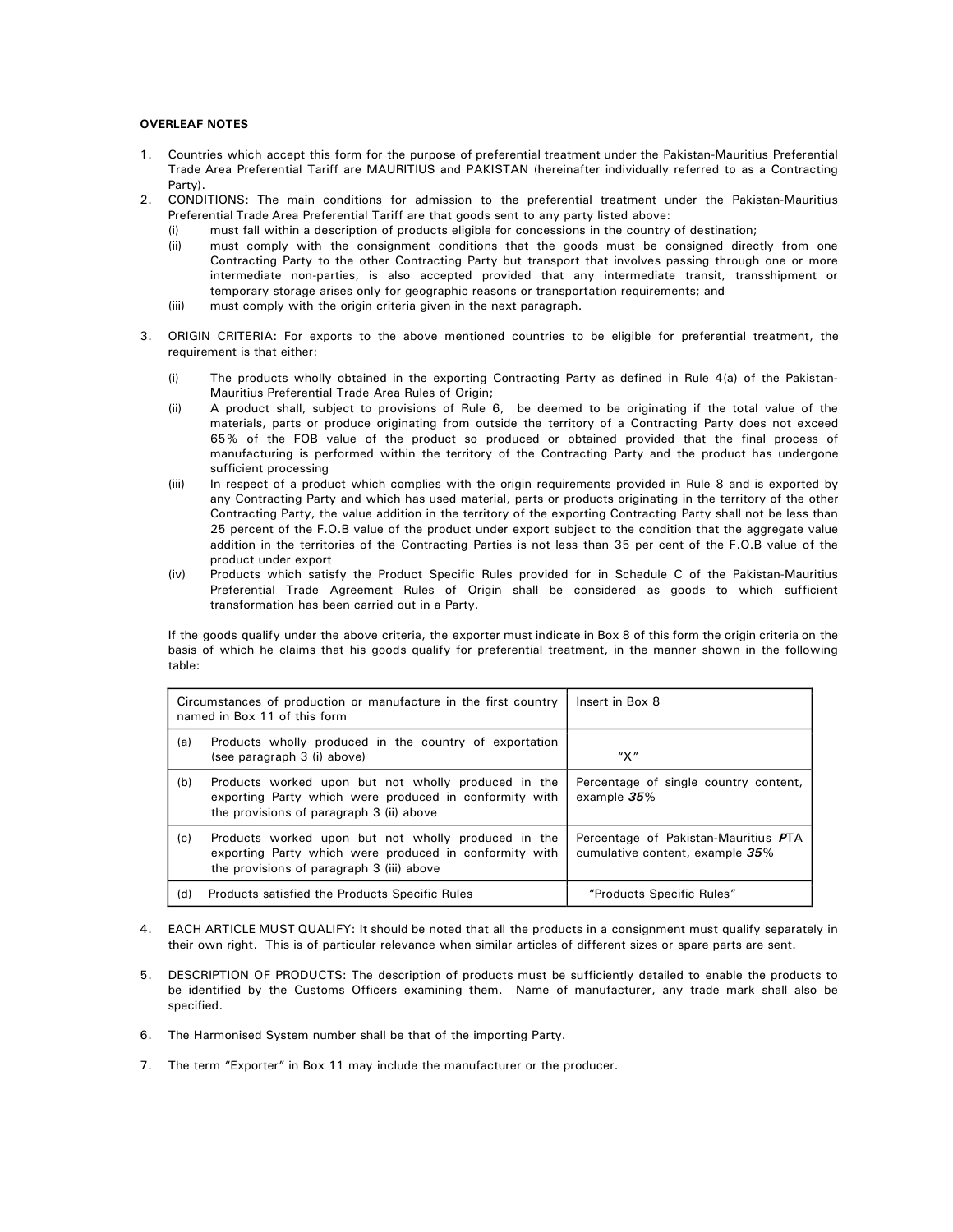8. FOR OFFICIAL USE: The Customs Authority of the importing Party must indicate ( $\checkmark$ ) in the relevant boxes in column 4 whether or not preferential treatment is accorded.